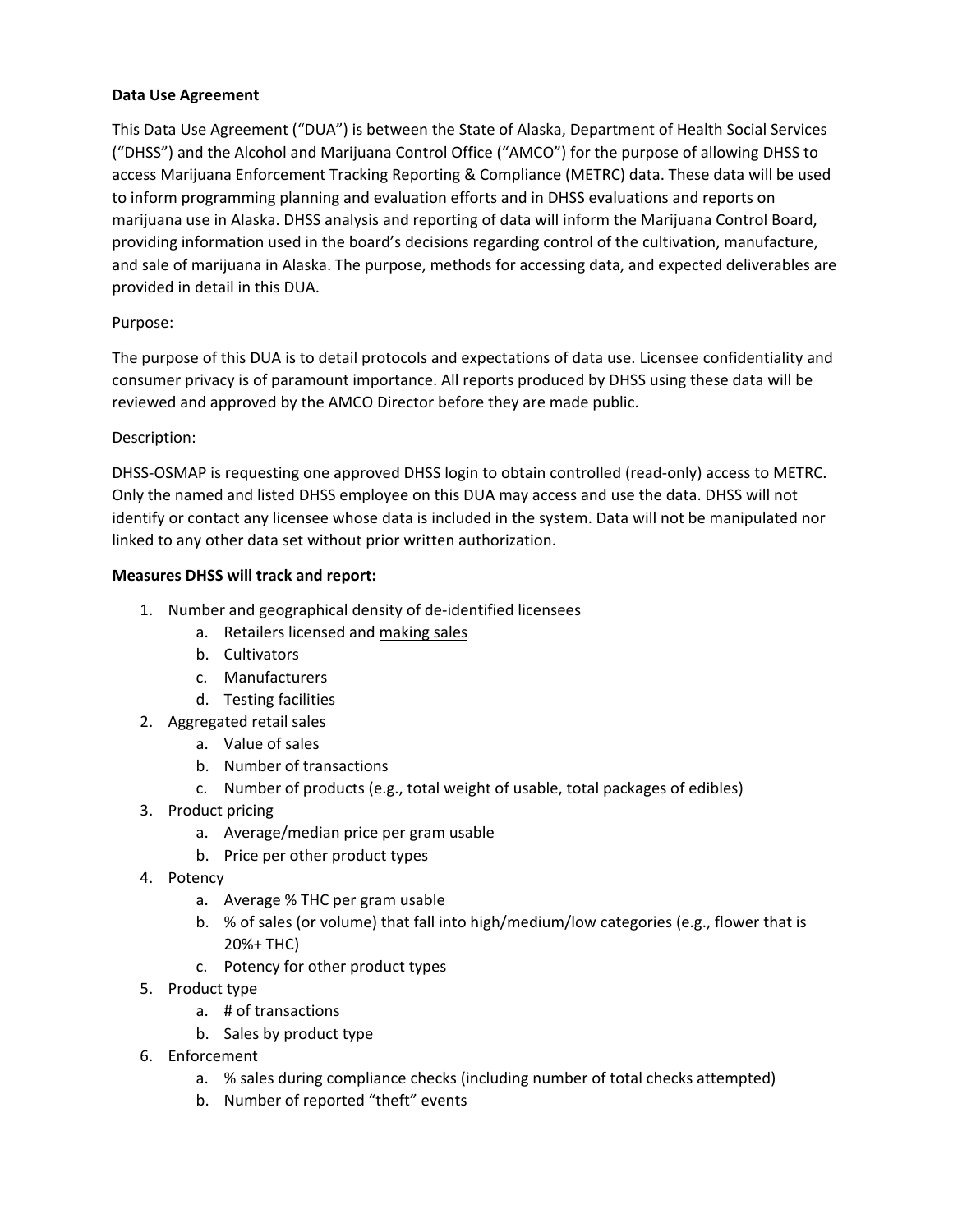## 7. Testing

a. Reports of product contamination incidents

Intended audience and plans for publication:

See Appendix A for planned reporting. Annual public dissemination of the data intends to inform stakeholders (e.g., regulators, marijuana education program partners, and other state health departments) and the public on the patterns and trends of the retail landscape.

## Privacy/Confidentiality protections:

The DHSS is a protected health entity as specified in the Health Insurance Portability and Accountability Act, Standards for Privacy of Individual and Identifiable Health Information, Final Rule (Privacy Rule) [45 CFR § 164.501]. The Office of Substance Misuse and Addiction Prevention (OSMAP) located within the DHSS enforce common privacy rules to ensure that as a protected health entity the protected health and identifying information (PHI) are controlled and maintained according to specified rules, regulations, and governing laws.

Datasets will be stored on a secured DHSS shared drive restricted to OSMAP. The approved applicant will be the only accessor of the datasets. Report for public dissemination will be provided to AMCO for review and approval. Only aggregate data will be reported, and data suppression protocols will be used when numbers are fewer than six (6). Data and the associated reports will not include any identifiers such as retailer or license name or number.

OSMAP shall report to AMCO any use or disclosure of data not provided for by this DUA, as it becomes aware. OSMAP may not identify or contact any licensee whose data is obtained.

Employee Access:

DHSS Employee Jessica Filley, Epidemiology Specialist II, will be the sole DHSS employee to have read‐ only access to Metrc data. Any desired change to another person will require an update to this agreement.

## Term of agreement:

This agreement is effective upon the day and date last signed and executed by the duly authorized representatives of the parties to this Agreement and shall remain in full force and effect until either party terminates the agreement. This Agreement may be terminated without cause by either party upon 30 days written notice, which notice shall be delivered by hand or by certified mail to the address listed above.

\_\_\_\_\_\_\_\_\_\_\_\_\_\_\_\_\_\_\_\_\_\_\_\_\_\_\_\_\_\_\_\_\_\_\_\_\_\_\_\_\_\_\_\_\_\_\_\_\_\_\_\_\_\_\_ \_\_\_\_\_\_\_\_\_\_\_\_\_\_\_

\_\_\_\_\_\_\_\_\_\_\_\_\_\_\_\_\_\_\_\_\_\_\_\_\_\_\_\_\_\_\_\_\_\_\_\_\_\_\_\_\_\_\_\_\_\_\_\_\_\_\_\_\_\_\_ \_\_\_\_\_\_\_\_\_\_\_\_\_\_\_

Authorized by:

Eliza Muse, Acting Director, Office of Substance Misuse and Addiction Prevention Date

Erika McConnell, Director, Alcohol and Marijuana Control Office *Date* Date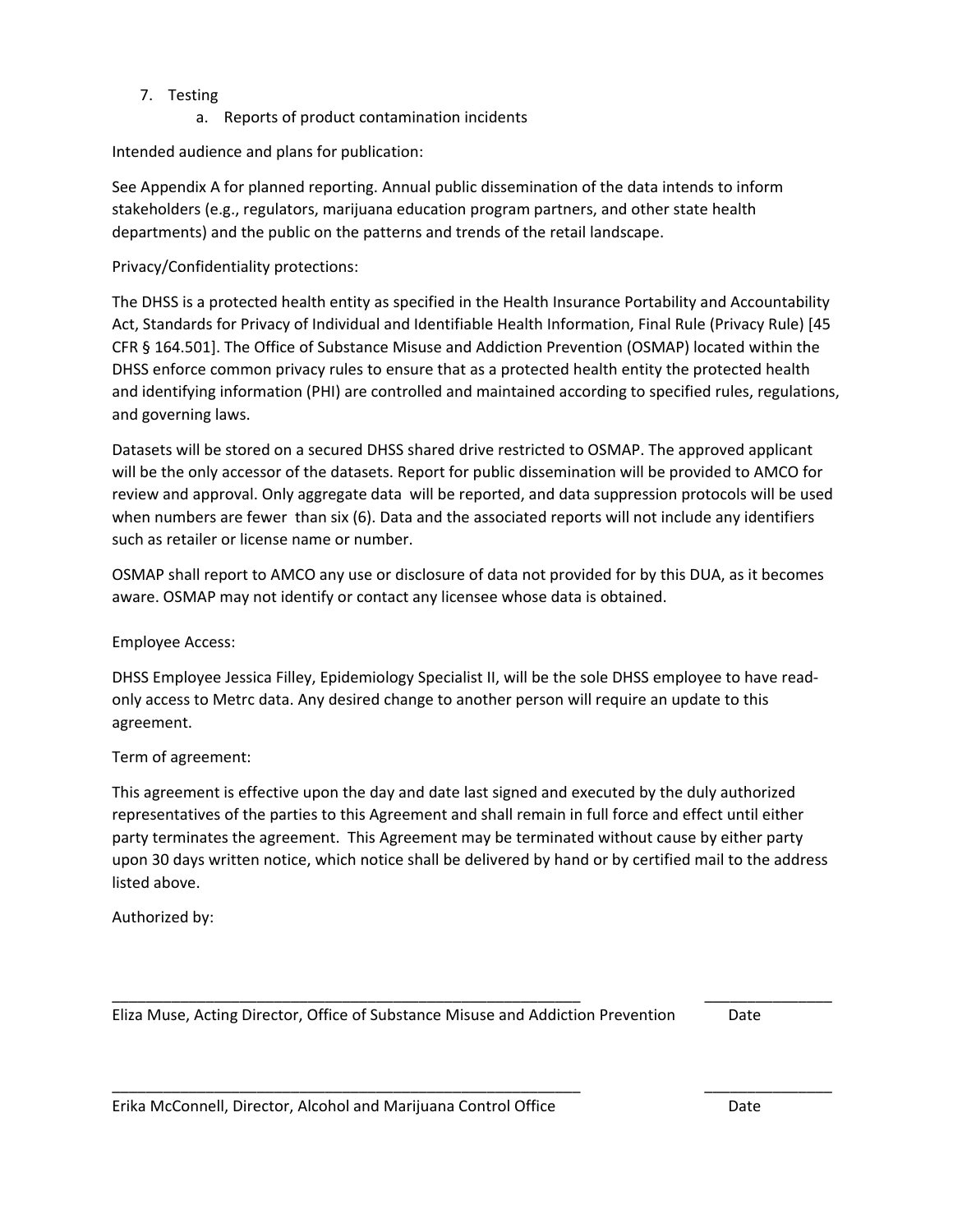# Cannabis Regulatory/Market Data for Public Health

June 18, 2019

# Table of Contents

| Figure 6: Association between cannabis retail presence and youth cannabis use (Washington, Oregon)  8 |  |
|-------------------------------------------------------------------------------------------------------|--|

# Purpose

This report summarizes ideal data formats for cannabis regulatory/market data, and how they can be useful for public health monitoring purposes.

# Data formats

Cannabis regulatory/market data have been shared with public health systems in different ways by state, depending on provisions for business protection.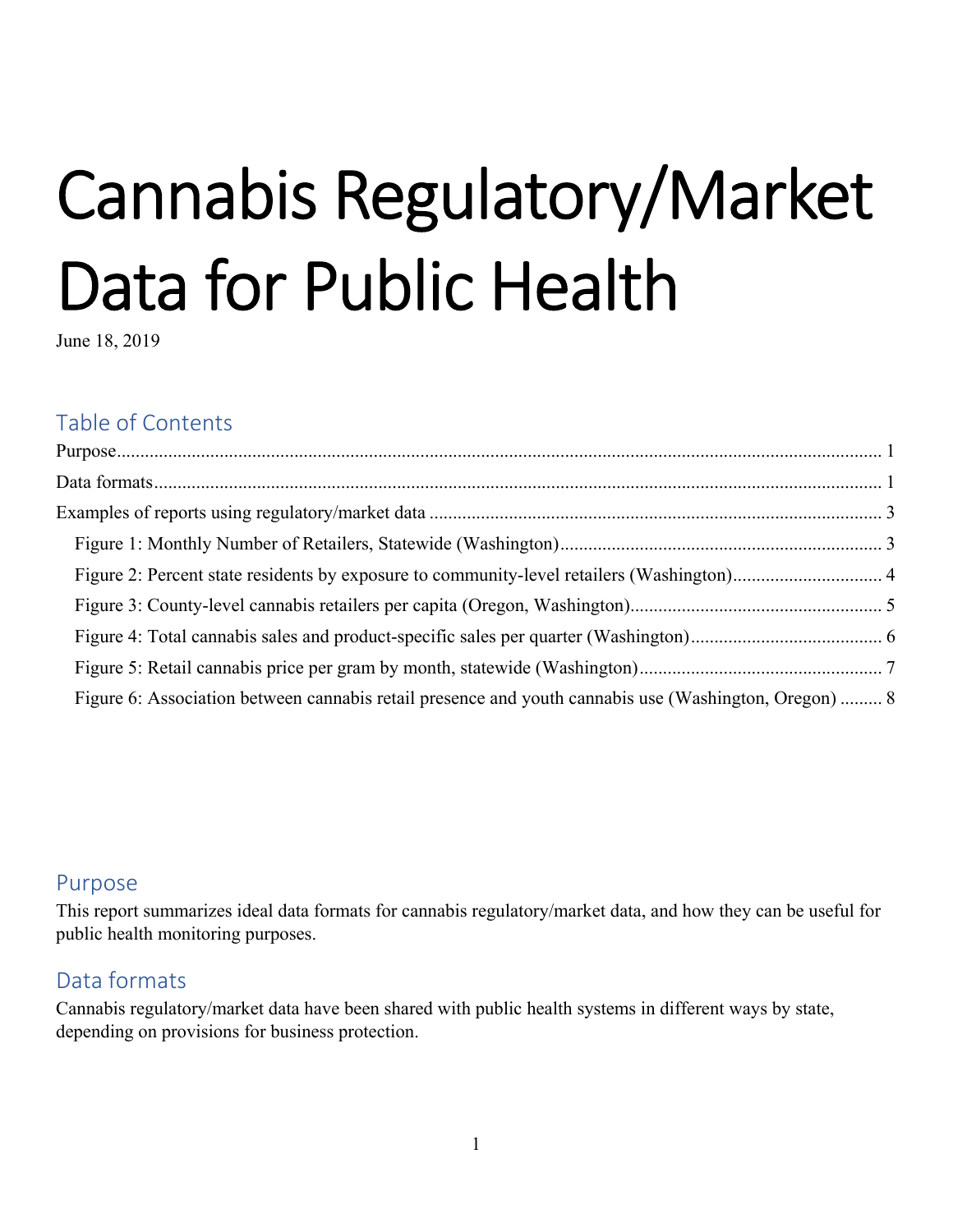# **Aggregate Monthly Retail Sales data**

Ideally, it is useful to have retailer-specific information about sales numbers, value of sales (gross or after tax), by product type. Monthly aggregate data have proven very useful. If retailer-specific data are not provided, then data may alternatively be aggregated by city/county (see example below).

If any information is available to describe price (e.g., values that could be used to calculate price per gram of flower) or THC (e.g., average THC per gram of flower), that is also of interest; however, it appears to be difficult to generate in the current tracking systems. Alternatively, a breakdown of products as "higher" or "lower" potency (using some determined threshold) may be helpful.

*Example: Oregon sales file (note this is collapsed by city/county, but month-specific information by retailer is preferred)* 

|    | A      | R | C | D                                      | F            | F          |  |
|----|--------|---|---|----------------------------------------|--------------|------------|--|
| 1  |        |   |   | Jurisdictic Month Year ProductCategory | SalesDollars | CountSales |  |
| 2  | Albany |   |   | 2 2017 Capsule                         | 954.04       | 19         |  |
| 3  | Albany |   |   | 2 2017 Edible                          | 5213.79      | 184        |  |
| 4  | Albany | 2 |   | 2017 Extract                           | 21677.06     | 592        |  |
| 5  | Albany | 2 |   | 2017 Plant                             | 1443.71      | 36         |  |
| 6  | Albany | 2 |   | 2017 Topical                           | 696.5        | 13         |  |
| 7  | Albany | 2 |   | 2017 Usable Marijuana                  | 92624.29     | 2851       |  |
| 8  | Albany | 3 |   | 2017 Capsule                           | 763.08       | 30         |  |
| 9  | Albany | 3 |   | 2017 Concentrate                       | 672          | 14         |  |
| 10 | Albany | 3 |   | 2017 Edible                            | 26972.11     | 1052       |  |
| 11 | Albany | 3 |   | 2017 Extract                           | 90565.19     | 1847       |  |
| 12 | Albany | 3 |   | 2017 Plant                             | 4225.35      | 116        |  |
| 13 | Albany | 3 |   | 2017 Tincture                          | 1413.74      | 35         |  |
| 14 | Albany | 3 |   | 2017 Topical                           | 2627.43      | 56         |  |
| 15 | Albany | 3 |   | 2017 Usable Marijuana                  | 292261.99    | 10447      |  |
| 16 | Albany | 4 |   | 2017 Capsule                           | 965.8        | 33         |  |
| 17 | Albany | 4 |   | 2017 Concentrate                       | 6504.51      | 137        |  |
| 18 | Albany | 4 |   | 2017 Edible                            | 30460.8      | 1088       |  |
| 19 | Albany | 4 |   | 2017 Extract                           | 94846.64     | 2115       |  |
| 20 | Albany | 4 |   | 2017 Other Cannaninoid Product         | 1345.34      | 60         |  |
| 21 | Albany | 4 |   | 2017 Plant                             | 7856.19      | 195        |  |
| 22 | Albany | Δ |   | 2017 Seed                              | 130          | 3          |  |
| 23 | Albany | 4 |   | 2017 Tincture                          | 2256.87      | 46         |  |
| 24 | Albany | 4 |   | 2017 Topical                           | 1994.73      | 48         |  |
| 25 | Albany | 4 |   | 2017 Usable Marijuana                  | 318207.03    | 12622      |  |
| 26 | Albany | 5 |   | 2017 Capsule                           | 529.02       | 19         |  |
| 27 | Albany | 5 |   | 2017 Concentrate                       | 7117         | 192        |  |
| 28 | Albany | 5 |   | 2017 Edible                            | 24986.69     | 914        |  |
| 29 | Albany | 5 |   | 2017 Extract                           | 96769.05     | 2204       |  |
| 30 | Albany | 5 |   | 2017 Other Cannaninoid Product         | 1588.6       | 53         |  |
| 31 | Albany | 5 |   | 2017 Plant                             | 10867.78     | 246        |  |
| 32 | Albany | 5 |   | 2017 Seed                              | 195          | 4          |  |
| 33 | Albany | 5 |   | 2017 Tincture                          | 1981.49      | 44         |  |
|    |        |   |   |                                        |              |            |  |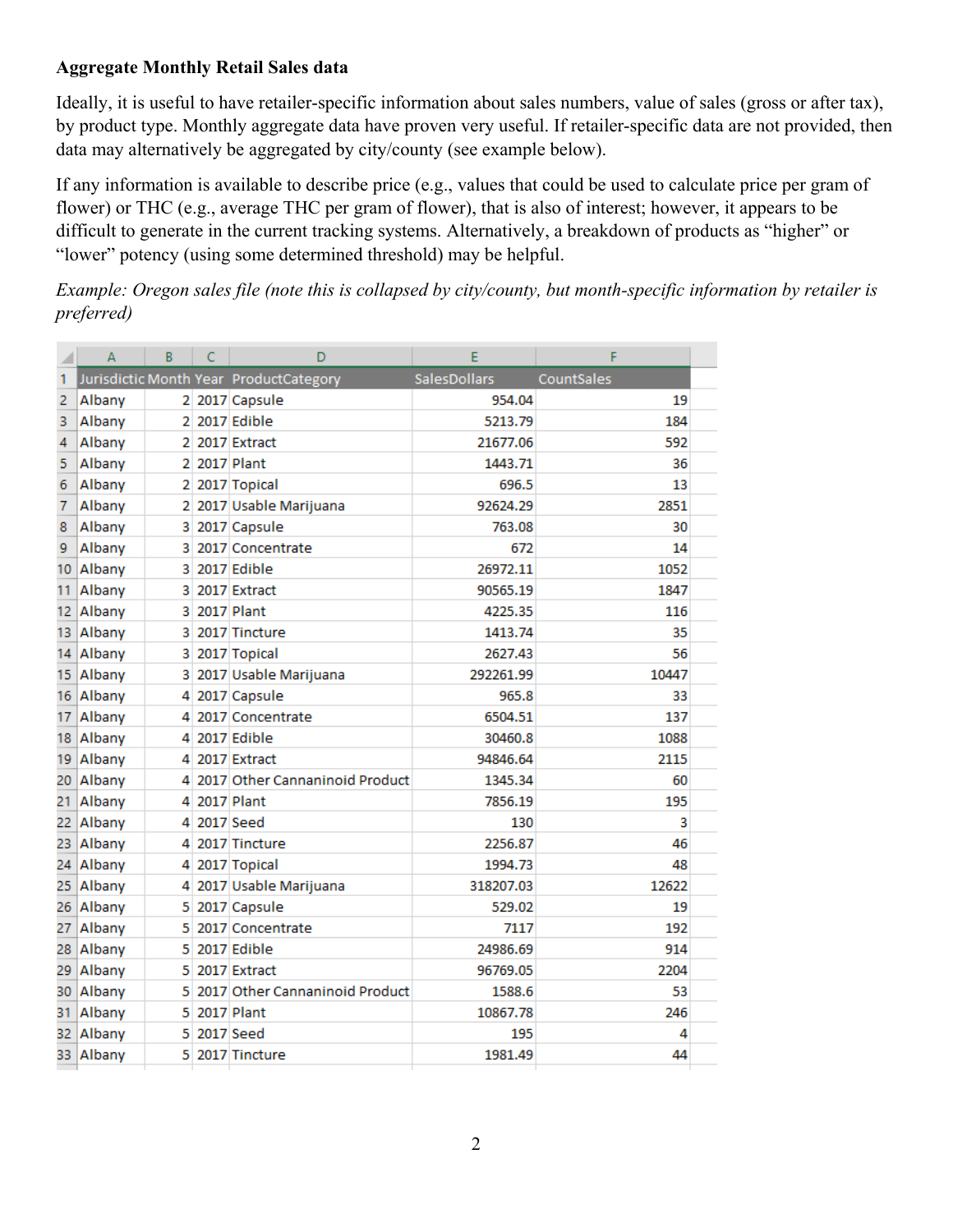# Examples of reports using regulatory/market data

The following are examples of actual reports generated using cannabis regulatory data from Washington and Oregon.

Data summaries are intended to show patterns in retail market exposure for the purpose of identifying health risks, and potentially addressing them through regulatory policies.

*Note: No individual retailers are ever identified in these reports.* 

# Figure 1: Monthly Number of Retailers, Statewide (Washington)

One simple and useful measure is the number of retailers making sales in the state per month. Because retailers might obtain a license but not yet be making sales, it's important to have both sales information and license information.

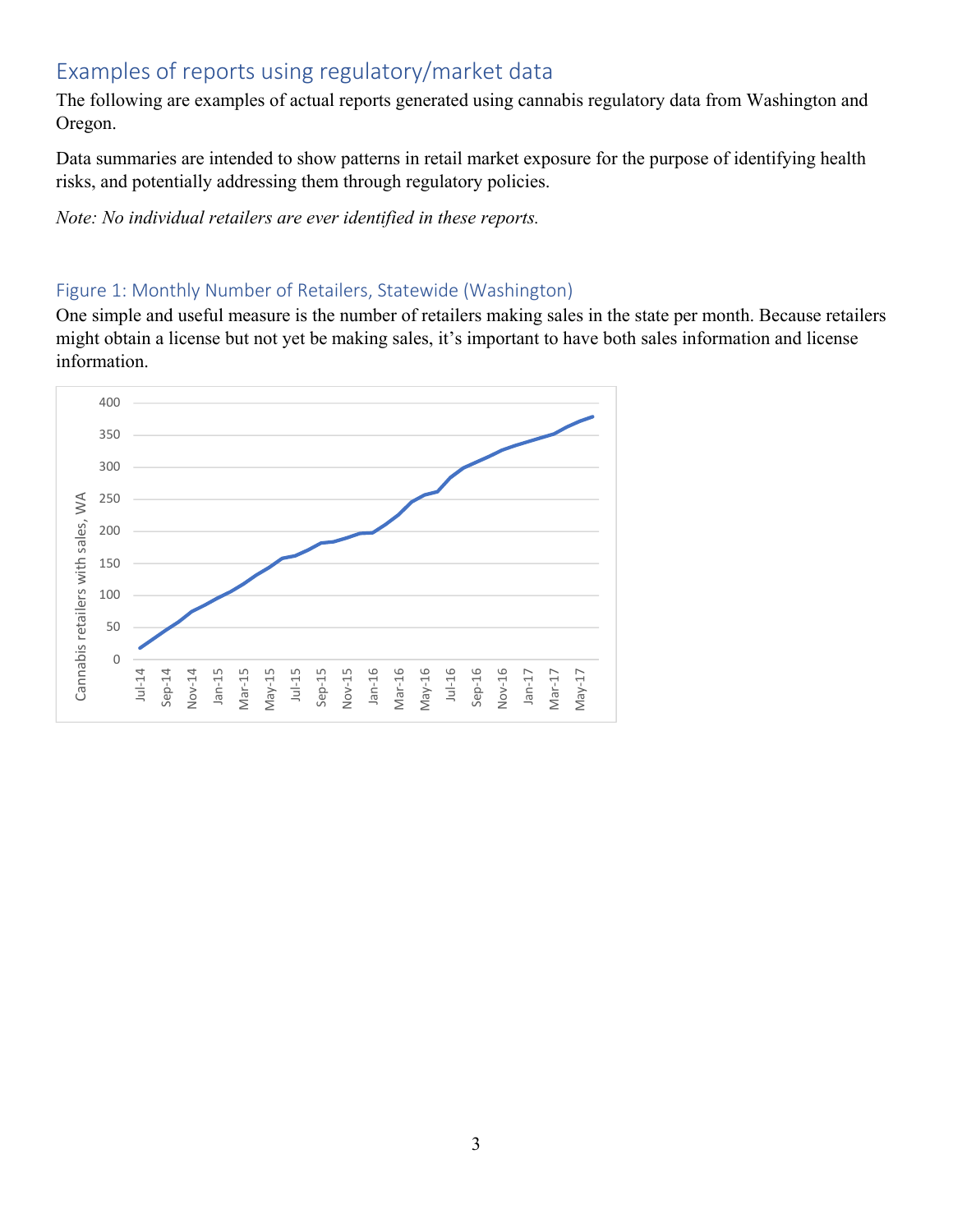# Figure 2: Percent state residents by exposure to community-level retailers (Washington)

The figure below was generated using geocoded retailers per month, linked to local area census data for Washington State, to show the change in exposure to cannabis retailers within communities over time.





<sup>a</sup> Geospatial density = sum of inverse-distances from home residence to the nearest five active retail locations. Data sources: Washington Office of Financial Management Small-area population estimates and Washington State Liquor and Cannabis Board BioTrackTHC sales data.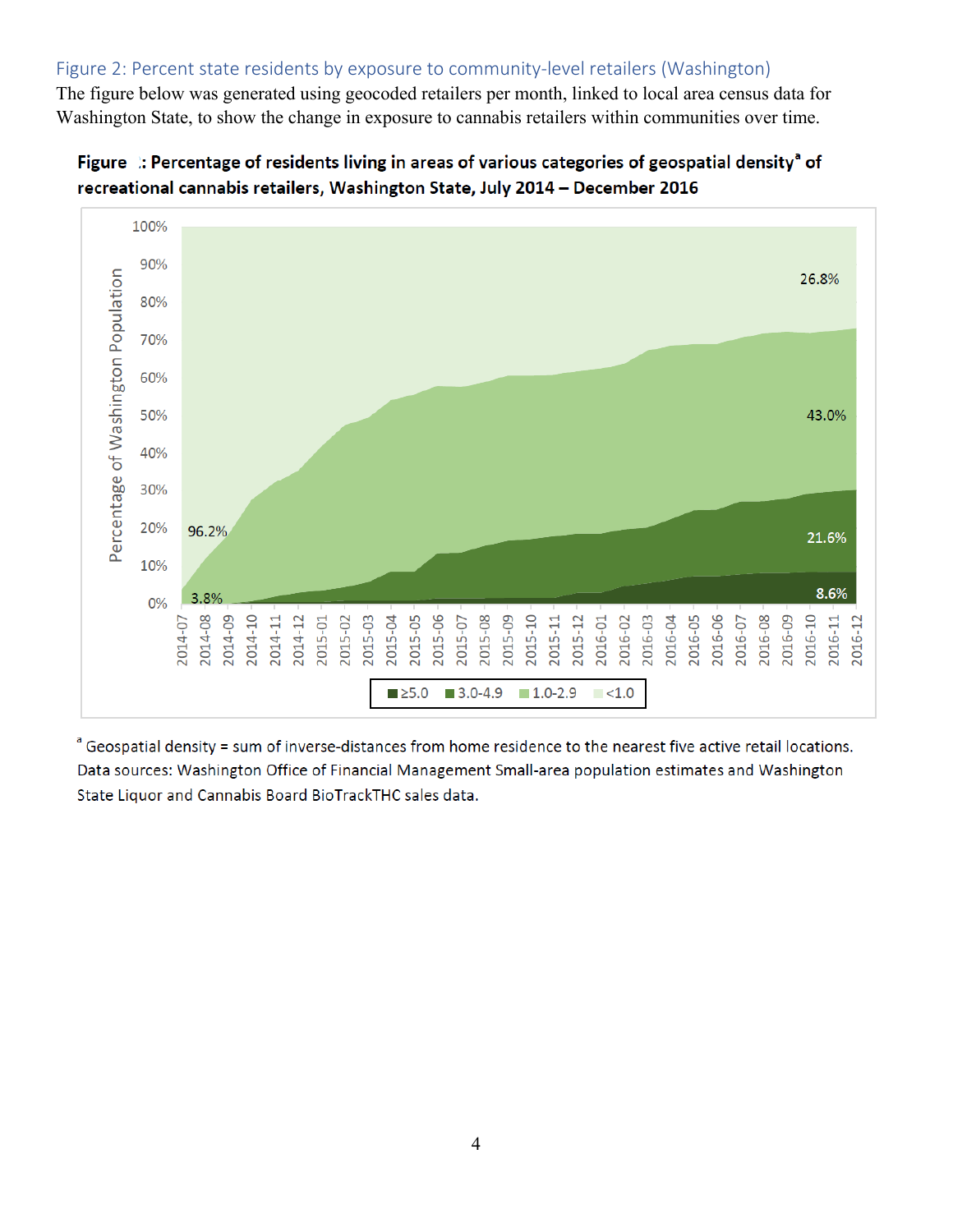# Figure 3: County-level cannabis retailers per capita (Oregon, Washington)

Similarly, the geocoded retailers per month were used to compare county-level cannabis retail density across states in Oregon and Washington (see below).

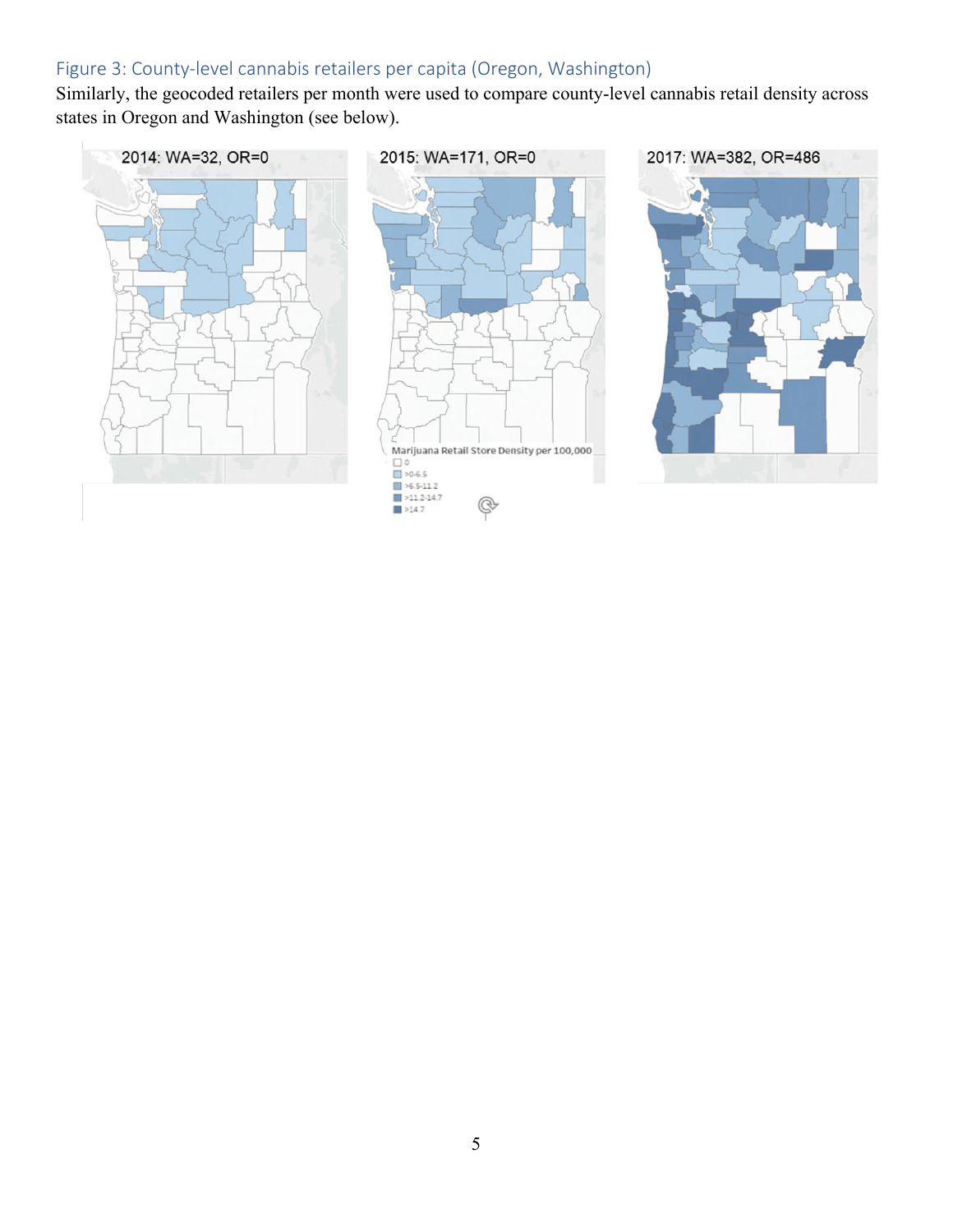## Figure 4: Total cannabis sales and product-specific sales per quarter (Washington)

Detailed sales information was used to describe trends in total sales by product type over time. The figure at left shows quarterly sales, but we analyzed monthly data. This is of particular importance for public health as we monitor sales of the relatively more risky "high potency" products (concentrates and edibles).



Smart R, Caulkins JP, Kilmer B, Davenport S, Midgette G. (2017) Variation in cannabis potency and prices in a newly‐legal market: Evidence from 30 million cannabis sales in Washington State. Addiction. http://dx.doi.org/10.1111/add.13886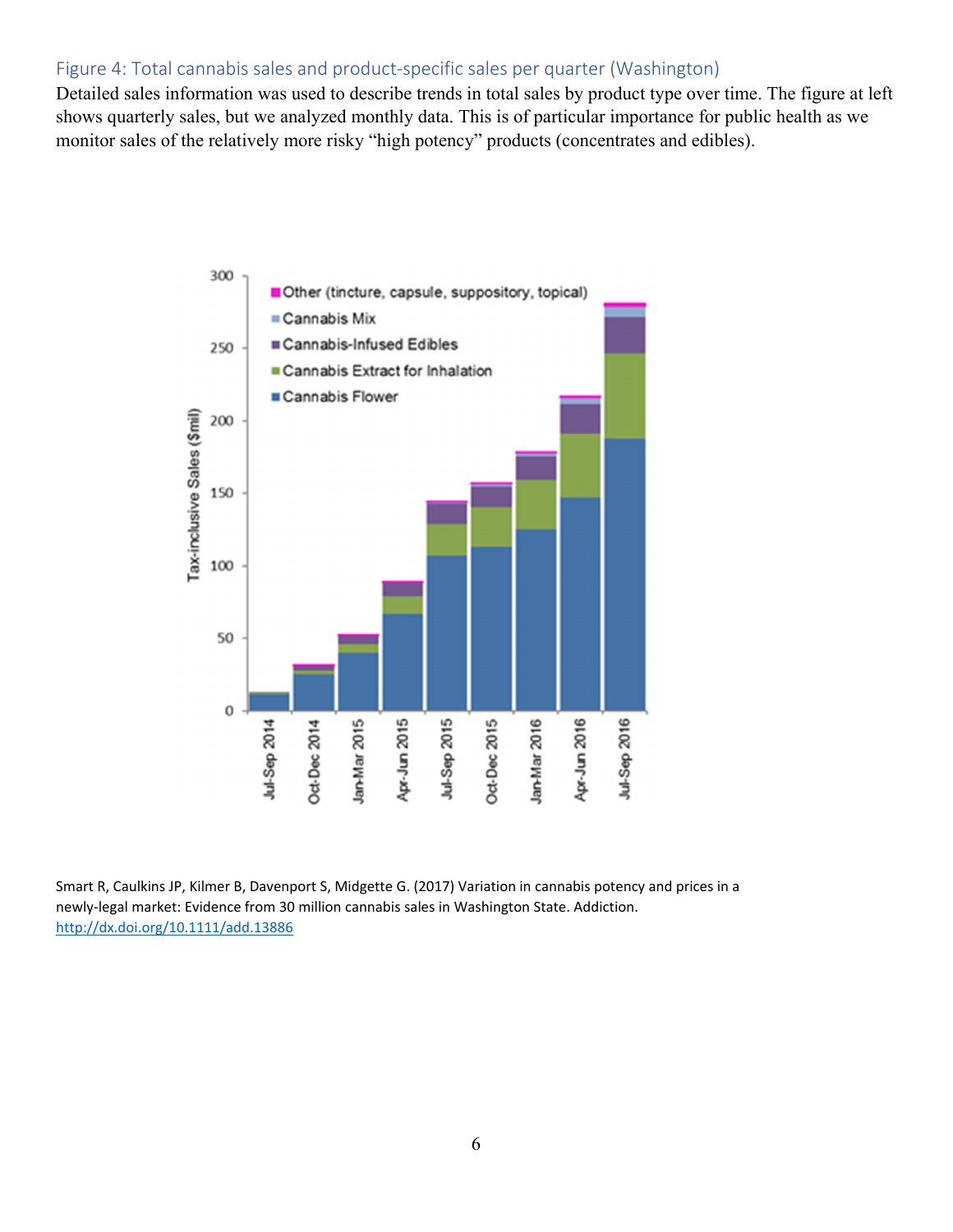## Figure 5: Retail cannabis price per gram by month, statewide (Washington)

Similar to Figure 4, statewide summaries of the average price per gram over time provide information about accessibility of product.



Smart R, Caulkins JP, Kilmer B, Davenport S, Midgette G. (2017) Variation in cannabis potency and prices in a newly‐legal market: Evidence from 30 million cannabis sales in Washington State. Addiction. http://dx.doi.org/10.1111/add.13886